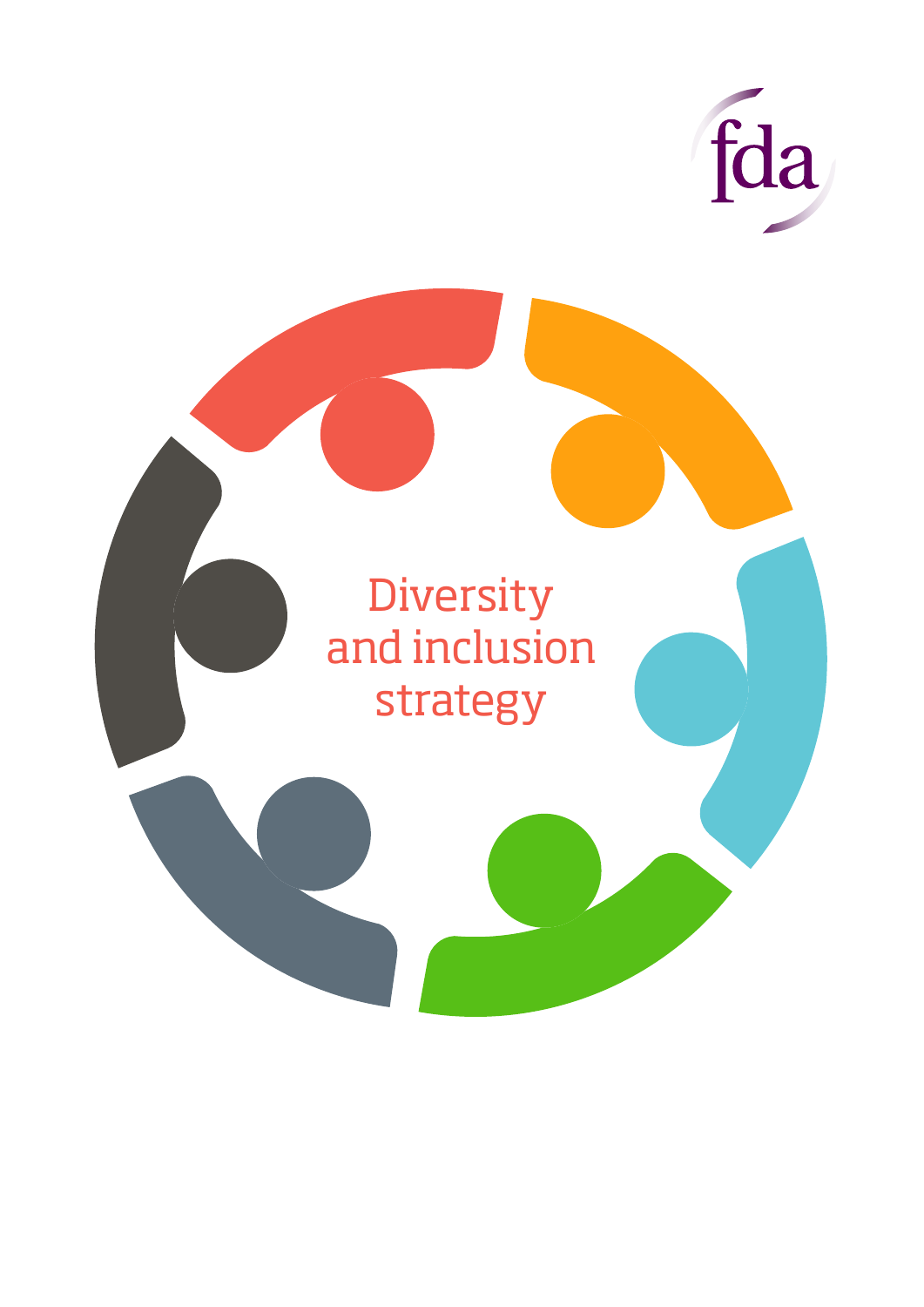### Foreword

#### **Helen Baird-Parker**

Chair – FDA Equality, Diversity and Inclusion Committee

Having recently celebrated our centenary, the FDA has been at the forefront of decades of equality activism, resulting not only in positive change for the civil service and individual civil servants, but also directly influencing government policy. We had a pioneering woman Chair, Dame Alix Kilroy, all the way back in 1944. We also championed the cause of gay people in the Foreign Office in the 1970s, when being gay could see you precluded from a career in many professions. In recent years we've brought equal pay cases on behalf of women members, and have successfully challenged discriminatory pension scheme changes. We will always fight for our members' rights and interests. We continue to protect our members as they struggle with the effects Covid has had on all aspects of our lives – at work and outside it.

The present moment is an important one, as the country grapples with racism and structural inequalities. The issues faced by LGBT+ people are being heard and understood. Women's safety, or lack of it, has made the headlines. Society's consciousness of issues big and small affecting people's opportunities at work has never been greater. It is against this backdrop, of seismic societal and political change, that the FDA is planning for the future. This Equality, Diversity and Inclusion Strategy sets out how we, together as a union, will act to ensure that all members are seen and included, and that the opportunities they have access to are not limited by their personal characteristics. We have access to better data and information than ever before, and we plan to use that to improve our offering to our members. There is more work to do ourselves, so that we as a union are more inclusive and representative. This strategy sets out how we plan to bargain and negotiate on behalf of members, but also how we plan to support representatives and grow activism within the FDA. There will always be more work to be done. This strategy will move us forward, and by next year, we hope we will have embedded a framework for progress.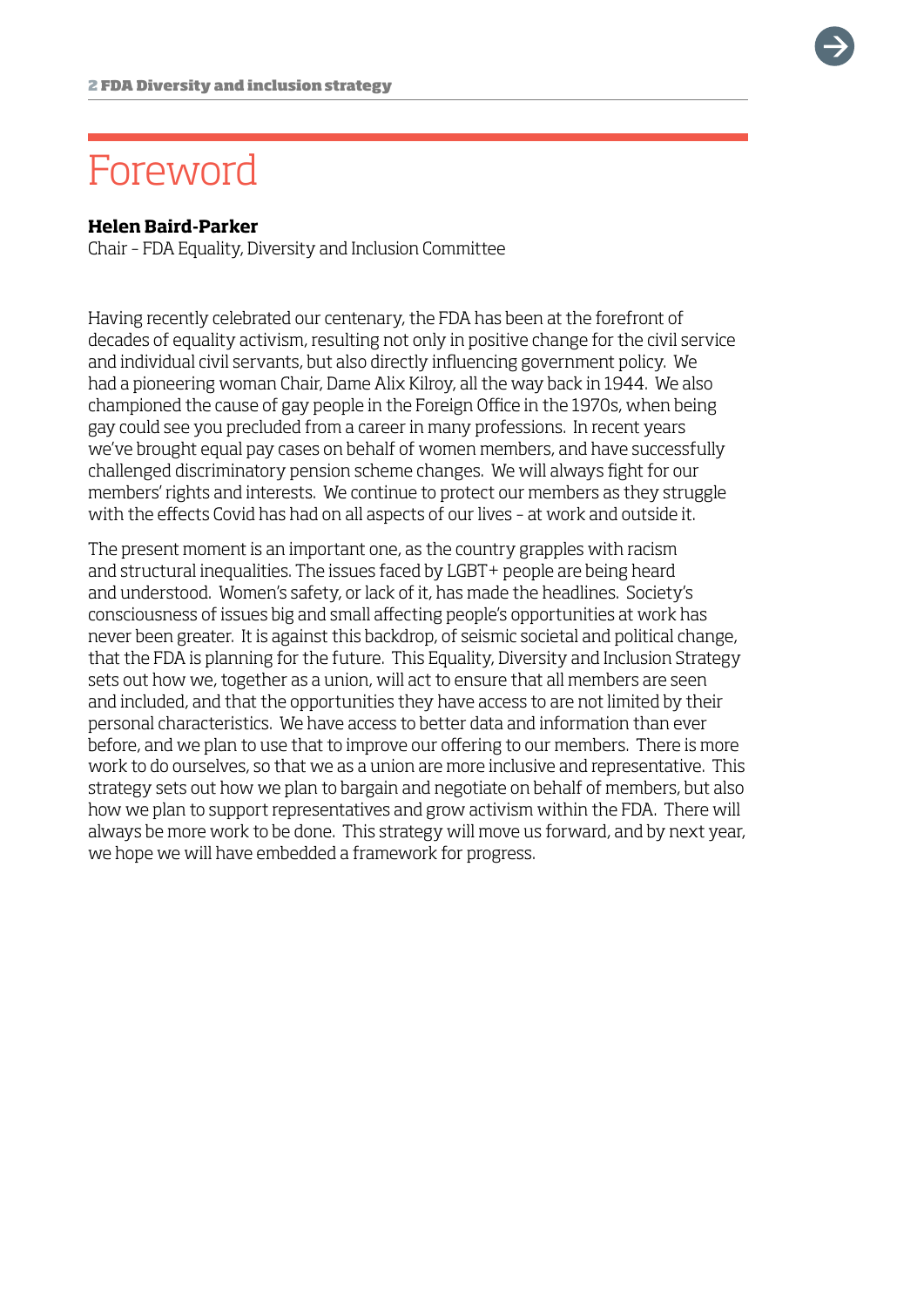

## Foreword

### **Victoria Jones**

FDA Equality Officer

This strategy provides the basis for the work the FDA will do in the equality, diversity and inclusion space up until the summer of 2022. By considering what the vision for 2022 is, and how we get there, we can ensure we're taking tangible steps towards making improvements to the working lives of civil servants.

We're publishing this overview to ensure that we are clear on our objectives and so that members can see the work we're prioritising. We know that the landscape is constantly changing and we'll continue to flex our resources to respond when we're needed. For us, true inclusion is more than publishing reactive responses. It is about embedding change to workplace cultures that can be discriminatory and exacerbate pre-existing biases. Sometimes the change is accelerated by tragic or traumatic events, but it is a constant that we seek to achieve.

The FDA will always stand up for those with protected characteristics and anyone who is facing unfair, inequal treatment at work. We're proud of the work we do in this space, and hope that members will not only see the progress that we're making, but hold us to account to push the boundaries further too.

### Equality representatives – we need you

If you're passionate about equality, diversity and inclusion and want to make a change in your workplace, then please do join our network of equality representatives. The FDA provides training and support to ensure that you're able to access information, constructively challenge policy makers and support individuals who are facing discrimination.

To find the latest dates for equality reps training, please visit **fda.org.uk/Equality** or contact **equalitymatters@fda.org.uk** 

Alongside our equality reps training, we also collaborate with external organisations such as Women's Aid, Ambitious About Autism and Disability Rights UK to host additional training events. For more information visit **fda.org.uk/FDALearn**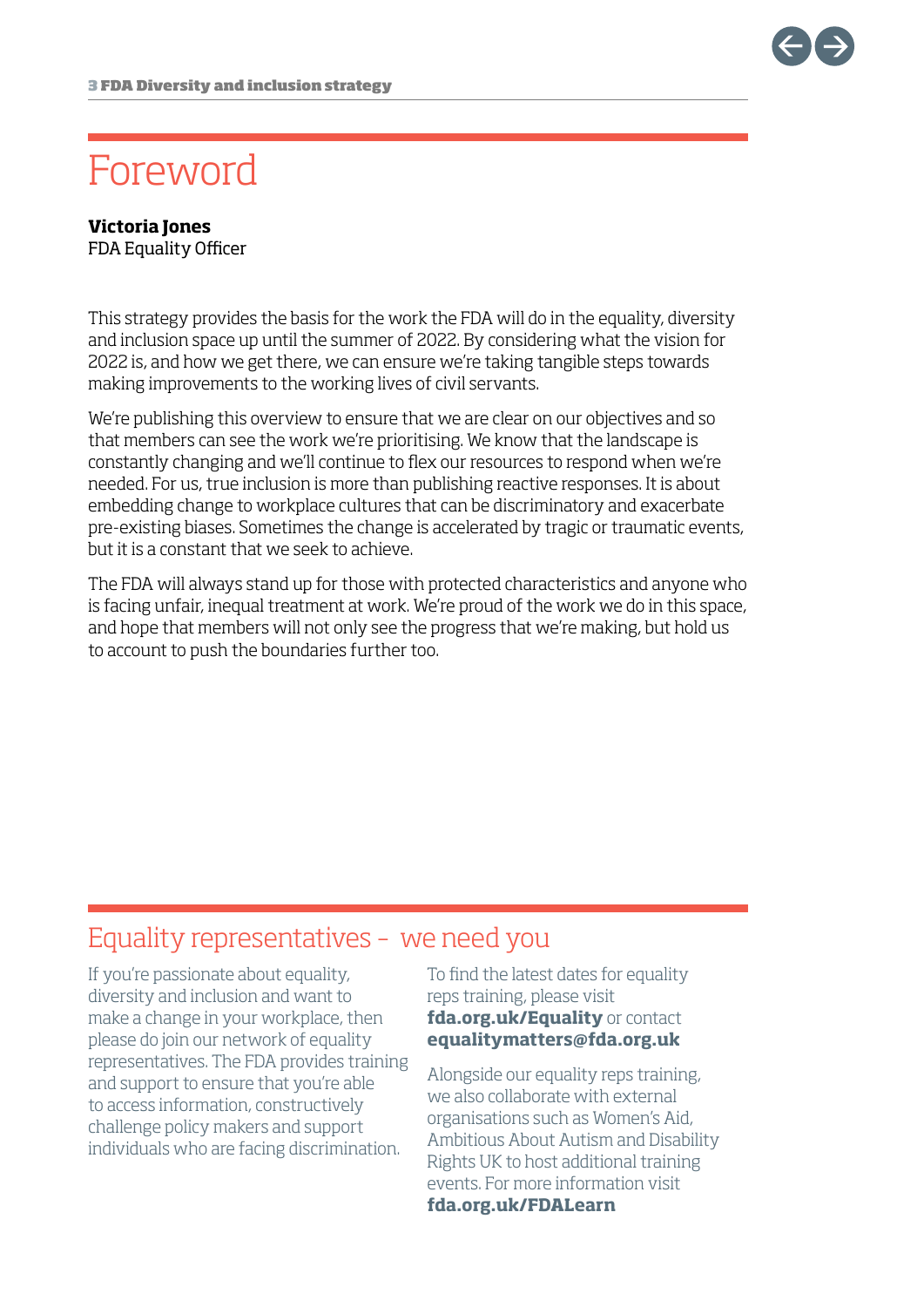# Our strategy 1

### **Equality, diversity and inclusion is central to everything that the FDA does**

#### **What will this look like by 2022?**

We will influence central policies which impact our BAME, LGBT+, disabled and women members, and support local branches and sections to take this work further.

We will collaborate with employers and networks to ensure our influence is broad, and that our standing as experts in this space is underlined.

We will ensure we regularly tell members about the work we're doing in this space and the impact it is having.

We will be bold, considered and constructive in our approach to equality, tackling difficult issues and advocating for all of our members.

We have a good understanding of our demographic data, where there are opportunities to increase our presence and where we need to diversify our representation.

We undertake an annual equality audit, as a marker of what we've achieved and a way to identify our next priorities.

#### **How will we get there?**

Raise the profile of equality internally and externally, by developing a comprehensive communications strategy and finding the best way to cascade information across the organisation.

Ensure members, at all levels, have opportunities to influence, develop and engage with our equality work, prioritising, listening to feedback and lived experiences before identifying ways forward.

Develop member-led working groups for key projects and increase member engagement within the formal overarching employer consultation structures that exist.

Engage with our affiliates and staff networks to listen to their perspective and experiences, and identify opportunities to support and collaborate.

Engage with the TUC, through equality conferences and collaborative work, using our influence as an affiliate to shape the agenda.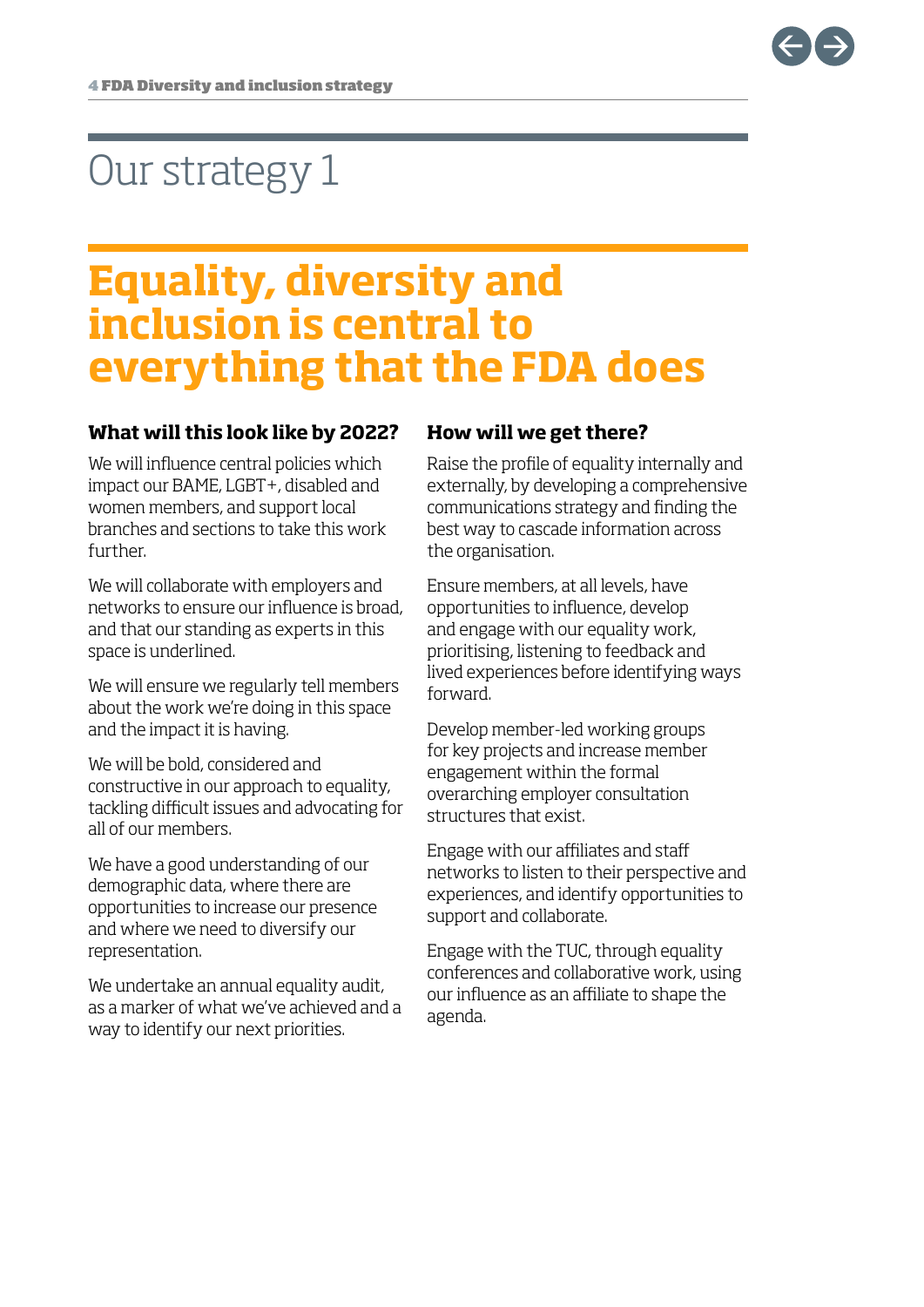

### Our strategy 2

### **We bargain effectively for equality within workplaces, removing barriers, tackling discrimination and lobbying for change**

#### **What will this look like by 2022?**

We will provide regular guidance and briefings for our negotiators and representatives to ensure they are well-briefed and able to secure local improvements.

We will deliver effective equalities training to our local representatives.

We will provide networking opportunities to share good practice, develop ideas and listen to lived experiences.

We produce quality, reliable publications on issues across the D&I spectrum which provide insights into the experiences of our members and outline tangible suggestions to improve working conditions.

We will ensure pay and grading structures are equality proofed with regular equal pay audits, using data to ensure equity.

We will consistently monitor the data produced by the civil service, identify trends and collaborate with the employer to outline priorities and identify actions to make improvements.

#### **How will we get there?**

Encouraging our expert representatives to draft content, share tools and support colleagues in areas where they have experience.

Keep up to date with changes to legislation, momentum behind campaigns and opportunities to lobby.

Use our communications resource to distill information in an accessible format that puts power into the hands of our local representatives.

Have our finger on the pulse locally, through our usual engagement work and representatives, to understand where issues arise and respond dynamically.

Support local branches and sections to undertake equality audits of their employers.

Develop a system to monitor casework to pick up on common issues where we can and ensure systemic issues are challenged.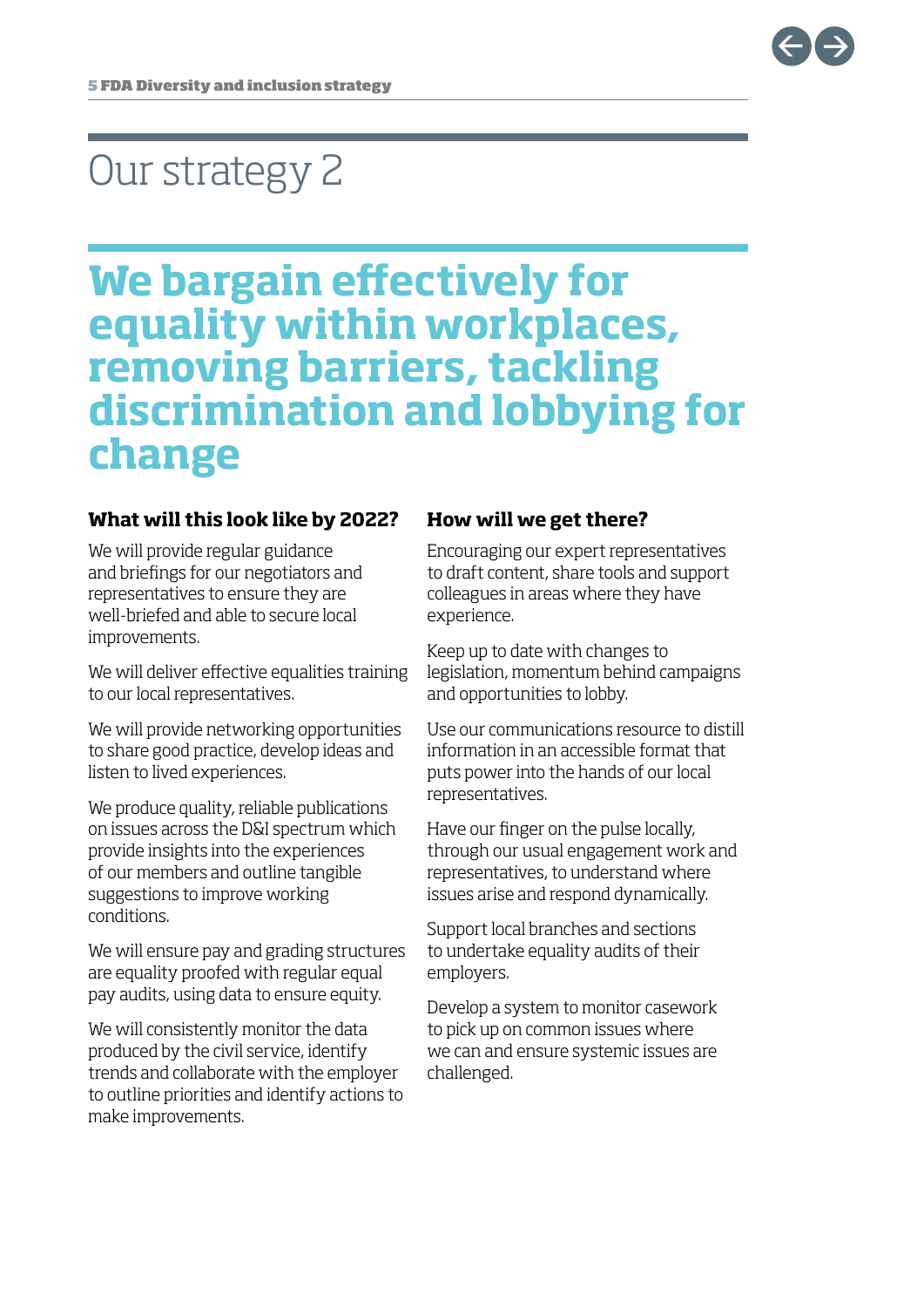

## Our strategy 3

### **We're a growing union, full of passionate activists, who are representative of our membership and the broader civil service**

#### **What does this look like in 2022?**

We will use our equality work to drive our ongoing organising and recruitment campaigns

We will have a network of dedicated equality reps across our branches and sections

We will have a membership that reflects the diversity of the civil service and the wider population

We will identify and develop a diverse pool of future leaders within the membership at an early stage

#### **How will we get there?**

We will continue to roll out quality training for new equality representatives

We will collaborate with members to create new training opportunities and bespoke resources, driven by the priorities of our members

We will develop structures that allow networking and collaboration across branches and sections

We will refresh the way we capture equality data from new joiners and existing members, to ensure the questions we ask are relevant and necessary.